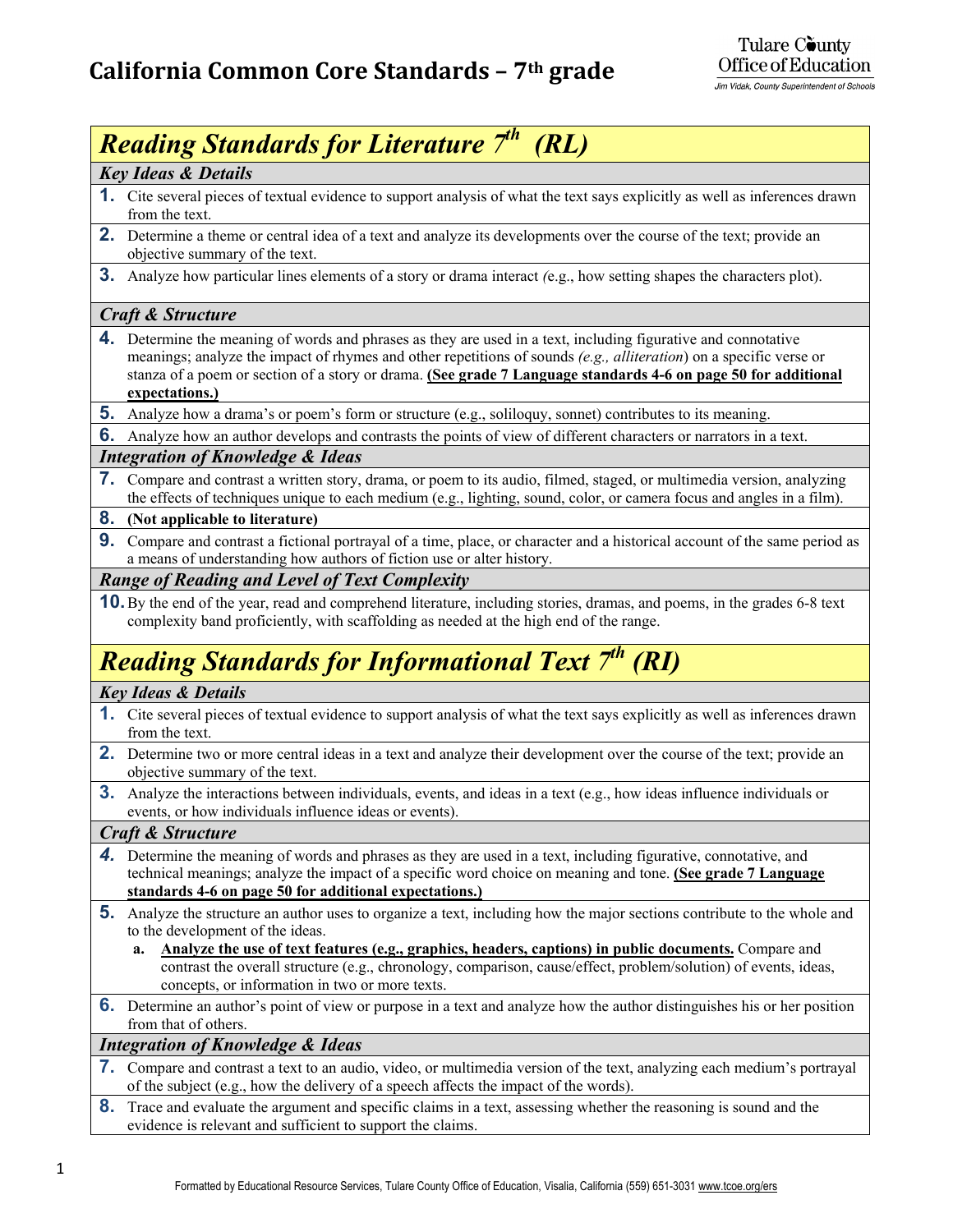### **California Common Core Standards – 7th grade**

| <b>9.</b> Analyze how two or more authors writing about the same topic shape their presentations of key information by<br>emphasizing different evidence or advancing different interpretations of facts.                                                                                                                                                                                                                                                                                                                                                                                                                                                                                                                                                                                                                                                                                                                                                                                                                                                                          |
|------------------------------------------------------------------------------------------------------------------------------------------------------------------------------------------------------------------------------------------------------------------------------------------------------------------------------------------------------------------------------------------------------------------------------------------------------------------------------------------------------------------------------------------------------------------------------------------------------------------------------------------------------------------------------------------------------------------------------------------------------------------------------------------------------------------------------------------------------------------------------------------------------------------------------------------------------------------------------------------------------------------------------------------------------------------------------------|
| <b>Range of Reading and Level of Text Complexity</b>                                                                                                                                                                                                                                                                                                                                                                                                                                                                                                                                                                                                                                                                                                                                                                                                                                                                                                                                                                                                                               |
| <b>10.</b> By the end of the year, read and comprehend literary nonfiction in the grades 6-8 text complexity band proficiently,<br>with scaffolding as needed at the high end of the range.                                                                                                                                                                                                                                                                                                                                                                                                                                                                                                                                                                                                                                                                                                                                                                                                                                                                                        |
| <b>Writing Standards</b> 7 <sup>th</sup> (W)                                                                                                                                                                                                                                                                                                                                                                                                                                                                                                                                                                                                                                                                                                                                                                                                                                                                                                                                                                                                                                       |
| <b>Text Types &amp; Purposes</b>                                                                                                                                                                                                                                                                                                                                                                                                                                                                                                                                                                                                                                                                                                                                                                                                                                                                                                                                                                                                                                                   |
| Write arguments to support claims with clear reasons and relevant evidence.<br>Introduce a claim(s), acknowledge and address alternate or opposing claims, and organize the reasons and<br>a.<br>evidence logically.<br>Support claim(s) or counterarguments with logical reasoning and relevant evidence, using accurate, credible<br>b.<br>sources and demonstrating an understanding of the topic or text.<br>Use words, phrases, and clauses to create cohesion and clarify the relationships among the claim(s), reasons,<br>c.<br>and evidence.<br>Establish and maintain a formal style.<br>d.<br>Provide a concluding statement or section that follows from and supports the argument presented.<br>e.                                                                                                                                                                                                                                                                                                                                                                    |
| 2.<br>Write informative/explanatory texts to examine a topic and convey ideas, concepts, and information through the<br>selection, organization, and analysis of relevant content.<br>Introduce a topic or thesis statement clearly, previewing what is to follow; organize ideas, concepts, and<br>a.<br>information, using strategies such as definition, classification, comparison/contrast, and cause/effect; include<br>formatting (e.g., headings), graphics (e.g., charts, tables), and multimedia when useful to aiding comprehension.<br>Develop the topic with relevant facts, definitions, concrete details, quotations, or other information and<br>b.<br>examples.<br>Use appropriate transitions to create cohesion and clarify the relationships among ideas and concepts.<br>c.<br>Use precise language and domain-specific vocabulary to inform about or explain the topic.<br>d.<br>Establish and maintain a formal style.<br>e.<br>Provide a concluding statement or section that follows from and supports the information or explanation<br>f.<br>presented. |
| 3.<br>Write narratives to develop real or imagined experiences or events using effective techniques, relevant descriptive<br>details, and well-structured event sequences.<br>Engage and orient the reader by establishing a context and point of view, and introducing a narrator and/or<br>a.<br>character; organize an event sequence that unfolds naturally and logically.<br>Use narrative techniques, such as dialogue, pacing, and description, to develop experiences, events, and/or<br>$\mathbf{b}$ .<br>characters.<br>Use a variety of transition words, phrases, and clauses to convey sequence and signal shifts from one time frame<br>c.<br>or setting to another.<br>Use precise words and phrases, relevant descriptive details, and sensory language to capture the action and<br>d.<br>convey experiences and events.<br>Provide a conclusion that follows from and reflects the narrated experiences or events.<br>e.                                                                                                                                         |
| <b>Production &amp; Distribution of Writing</b>                                                                                                                                                                                                                                                                                                                                                                                                                                                                                                                                                                                                                                                                                                                                                                                                                                                                                                                                                                                                                                    |
| <b>4.</b> Produce clear and coherent writing in which the development, organization, and style are appropriate to task,<br>purpose, and audience. (Grade-specific expectations for writing types are defined in standards 1-3 above.)                                                                                                                                                                                                                                                                                                                                                                                                                                                                                                                                                                                                                                                                                                                                                                                                                                              |
| 5. With some guidance and support from peers and adults, develop and strengthen writing as needed by planning,<br>revising, editing, rewriting, or trying a new approach focusing on how well purpose and audience have been<br>addressed. (Editing for conventions should demonstrate command of Language standards 1-3 up to and including<br>grade 7 on page 52.)                                                                                                                                                                                                                                                                                                                                                                                                                                                                                                                                                                                                                                                                                                               |
| 6. Use technology, including the Internet, to produce and publish writing and link to and cite sources as well as to<br>interact and collaborate with others, including linking to and citing sources.                                                                                                                                                                                                                                                                                                                                                                                                                                                                                                                                                                                                                                                                                                                                                                                                                                                                             |
|                                                                                                                                                                                                                                                                                                                                                                                                                                                                                                                                                                                                                                                                                                                                                                                                                                                                                                                                                                                                                                                                                    |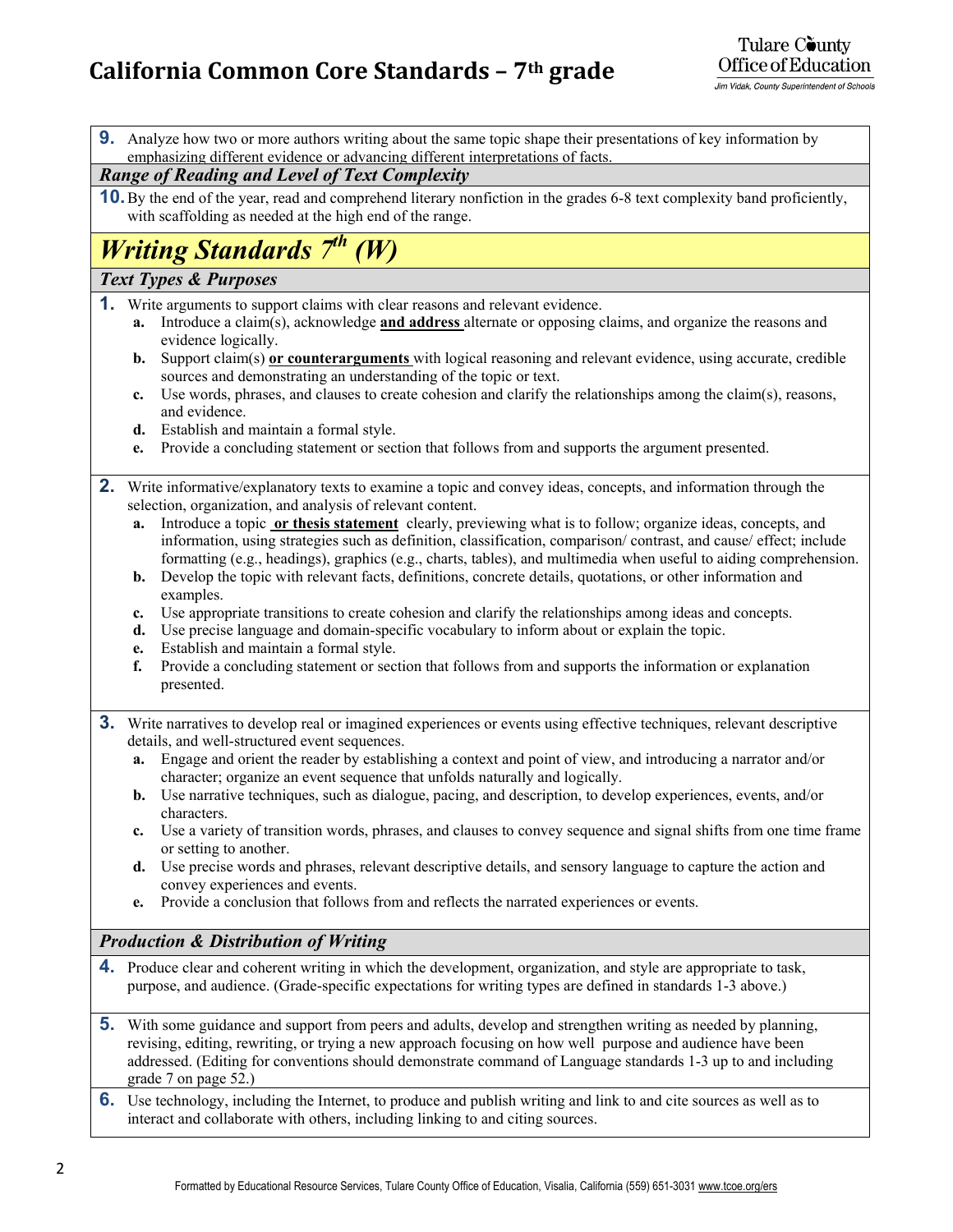#### *Research to Build & Present Knowledge*

- **7.** Conduct short focused research projects to answer a question, drawing on several sources and generating additional related, focused questions for further research and investigation.
- **8.** Gather relevant information from multiple print and digital sources; using search terms effectively; assess the credibility and accuracy of each source; and quote or paraphrase the data and conclusions of others while avoiding plagiarism and following a standard format for citation.
- **9.** Draw evidence from literary or informational text to support analysis, reflection and research.
	- **a.** Apply *grade7 Reading standards* to literature (e.g., "Compare and contrast a fictional portrayal of a time, place, or character and historical account of the same period as a means of understanding how authors of fiction use or alter history").
	- **b.** Apply *grade 7 Reading standards* to literary nonfiction (e.g., "Trace and evaluate the argument and specific claims in a text, assessing whether the reasoning is sound and the evidence is relevant and sufficient to support the claims").

#### *Range of Writing*

**10.** Write routinely over extended time frames (time for research, reflection, and revision) and shorter time frames (a single sitting or a day or two) for a range of discipline-specific tasks, purposes, and audiences.

## *Speaking & Listening Standards 7th (SL)*

#### *Comprehension & Collaboration*

- **1.** Engage effectively in a range of collaborative discussions (one-on-one, in groups, and teacher-led) with diverse partners on *grade 7 topics, texts, and issues* building on others' ideas and expressing their own clearly.
	- **a.** Come to discussions prepared, having read or researched material under study; explicitly draw on that preparation by referring to evidence on the topic, text, or issue to probe and reflect on ideas under discussion.
	- **b.** Follow rules for collegial discussions, track progress toward specific goals and deadlines, and define individual roles as needed.
	- **c.** Pose questions that elicit elaboration and respond to others' questions and comments with relevant observations and ideas that bring the discussion back on topic as needed.
	- **d.** Acknowledge new information expressed by others and, when warranted, modify their own views.
- **2.** Analyze the main ideas and supporting details presented in diverse media and formats (e.g., visually, quantitatively, orally) and explain how the ideas clarify a topic, text, or issue under study.
- **3.** Delineate a speaker's argument and specific claims, **and attitude toward the subject,** evaluating the soundness of the reasoning and the relevance and sufficiency of the evidence.

#### *Presentation of Knowledge & Ideas*

- **4.** Present claims and findings (**e.g., argument, narrative, summary presentations)**, emphasizing salient points in a focused, coherent manner with pertinent descriptions, facts and examples; use appropriate eye contact, adequate volume, and clear pronunciation.
	- **a. Plan and present an argument that: supports a claim, acknowledges counterarguments, organizes evidence logically, uses words and phrases to create cohesion, and provides a concluding statement that supports the argument presented.**
- **5.** Include multimedia components and visual displays in presentations to clarify claims and findings and emphasize salient points.
- **6.** Adapt speech to a variety of contexts and tasks, demonstrating command of formal English when indicated or appropriate. (See grade 7 Language standards 1 and 3 on page 52 for specific expectations.)